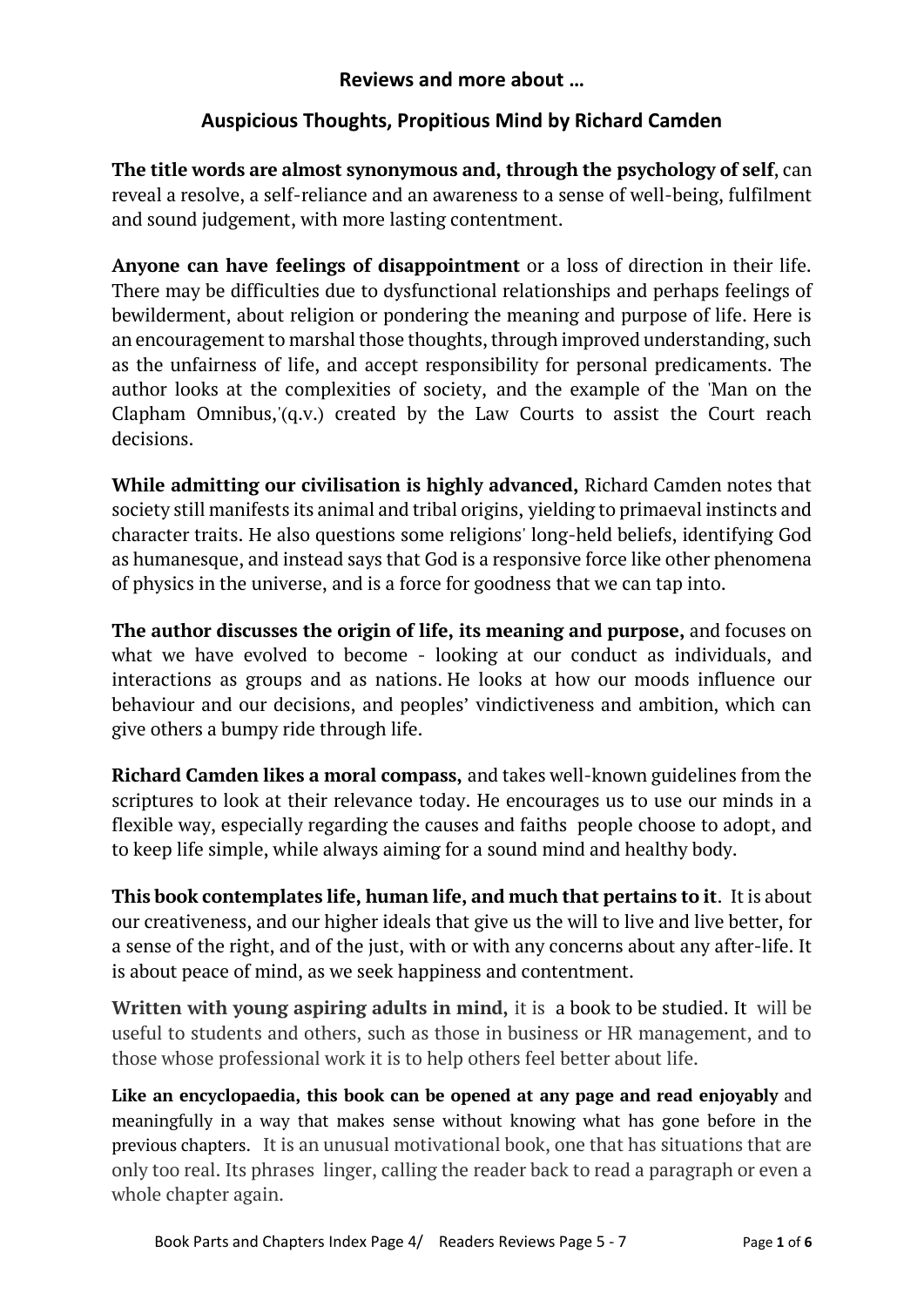This book is beautifully presented in [hard cover,](https://www.rmcamden.com/home#HardCover) and in [e-book](https://www.rmcamden.com/home#ebook) format.

Author's comment: -

 I hope you like my website for Auspicious Thoughts, Propitious Mind and found it interesting and intriguing enough to want to read my book and perhaps own a copy for yourself, for the uplift and encouragement it can give.

 The book comes in hard copy and e-book versions. The former has an eye-catching cover and is a delightful book to have in any book collection. The e-book can be used more easily for referencing using the search facility. Please scroll down to see the book's seven parts and forty chapter titles.

 Thank you for reading this additional information about my book.

I am on Facebook and can be messaged via Messenger.

Richard Camden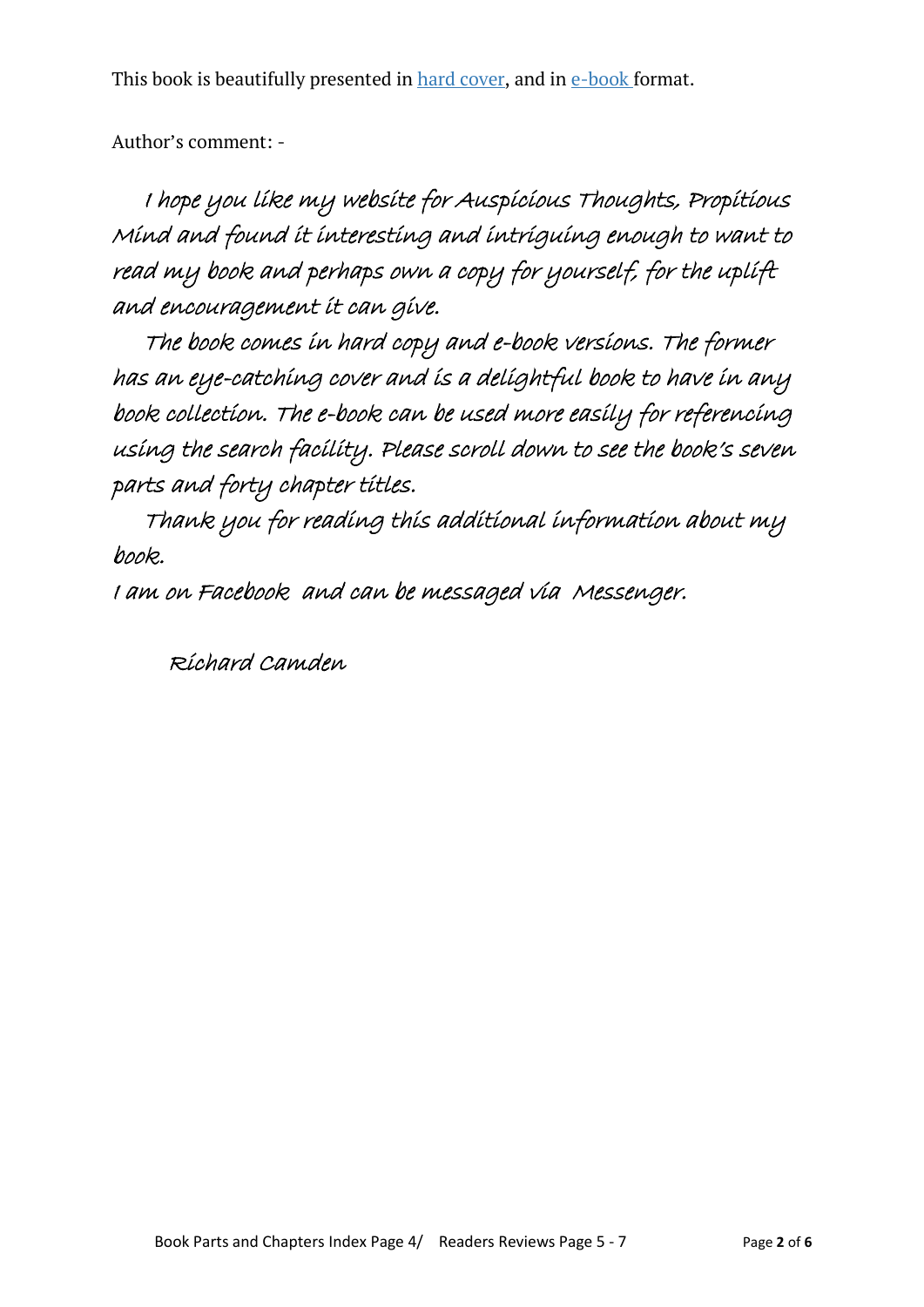# **Auspicious Thoughts, Propitious Mind – The Parts and Their Chapters**

| <b>Preface</b>                                  | 9   |
|-------------------------------------------------|-----|
| <b>Introduction</b>                             | 18  |
| <b>PART ONE - A FORCEFUL LIFE</b>               |     |
| A Meaning and Purpose to Life<br>1.             | 30  |
| 2. Forces Visible and Invisible                 | 45  |
| 3. Life Force                                   | 62  |
| 'There Isn't a God'<br>4.                       | 68  |
| <b>PART TWO - IN THE MOOD</b>                   |     |
| 5. Morbid Fears                                 | 77  |
| 6. The National Mood                            | 92  |
| 7. Man is an Island                             | 110 |
| 8. Taken in Drink                               | 122 |
| 9. The Voyage of Life                           | 132 |
| <b>PART THREE - ALL THAT WE ARE</b>             |     |
| 10. Our Relationships                           | 140 |
| 11. On Bonding                                  | 156 |
| 12. Decisions                                   | 178 |
| 13. That Big Sin, Those Big Sins                | 187 |
| 14. Uncommon Sense                              | 192 |
| 15. On Genius                                   | 196 |
| 16. Co-Habiting Nations                         | 203 |
| <b>PART FOUR - OUR NUMBER HAS COME UP</b>       |     |
| 17. Three Is a Good Number                      | 202 |
| 18. And so is Number Five                       | 220 |
| 19. The Deadly Seven                            | 226 |
| 20. Eight Is a Beautiful Number                 | 252 |
| 21. The Ten Commandments                        | 269 |
| 22. The Dozen                                   | 302 |
| <b>PART FIVE - WHAT HAPPENED ALONG THE ROAD</b> |     |
| 23. Hate                                        | 307 |
| 24. Violence                                    | 320 |
| 25. It's All About Sects                        | 327 |
| 26. A Man of War                                | 334 |
| 27. Leaders and Heroes                          | 335 |
| <b>PART SIX - CAN WE SPARE A MOMENT?</b>        |     |
| 28. The Tractable Mind                          | 367 |
| 29. Logic and Reasoning                         | 379 |
| 30. Their Causes                                | 386 |
| 31. The Noes and The Don't Knows                | 400 |
| 32. The Divine Truth                            | 410 |
| 33. An Episcopal Liturgy - Yes, Your Worship    | 414 |
| 34. The Lord's Prayer                           | 331 |
| <b>PART SEVEN - WOULD THAT WE WERE</b>          |     |
| 35. On a Simple Life, For the Pocket            | 444 |
| 36. Honour                                      | 452 |
| 37. Trust Me                                    | 458 |
| 38. In for a Penny - In for a Pound             | 463 |
| 39. On with Exercise                            | 474 |
| 40. Time Like an Ever-Rolling Stream            | 485 |
| <b>Epilogue</b>                                 | 494 |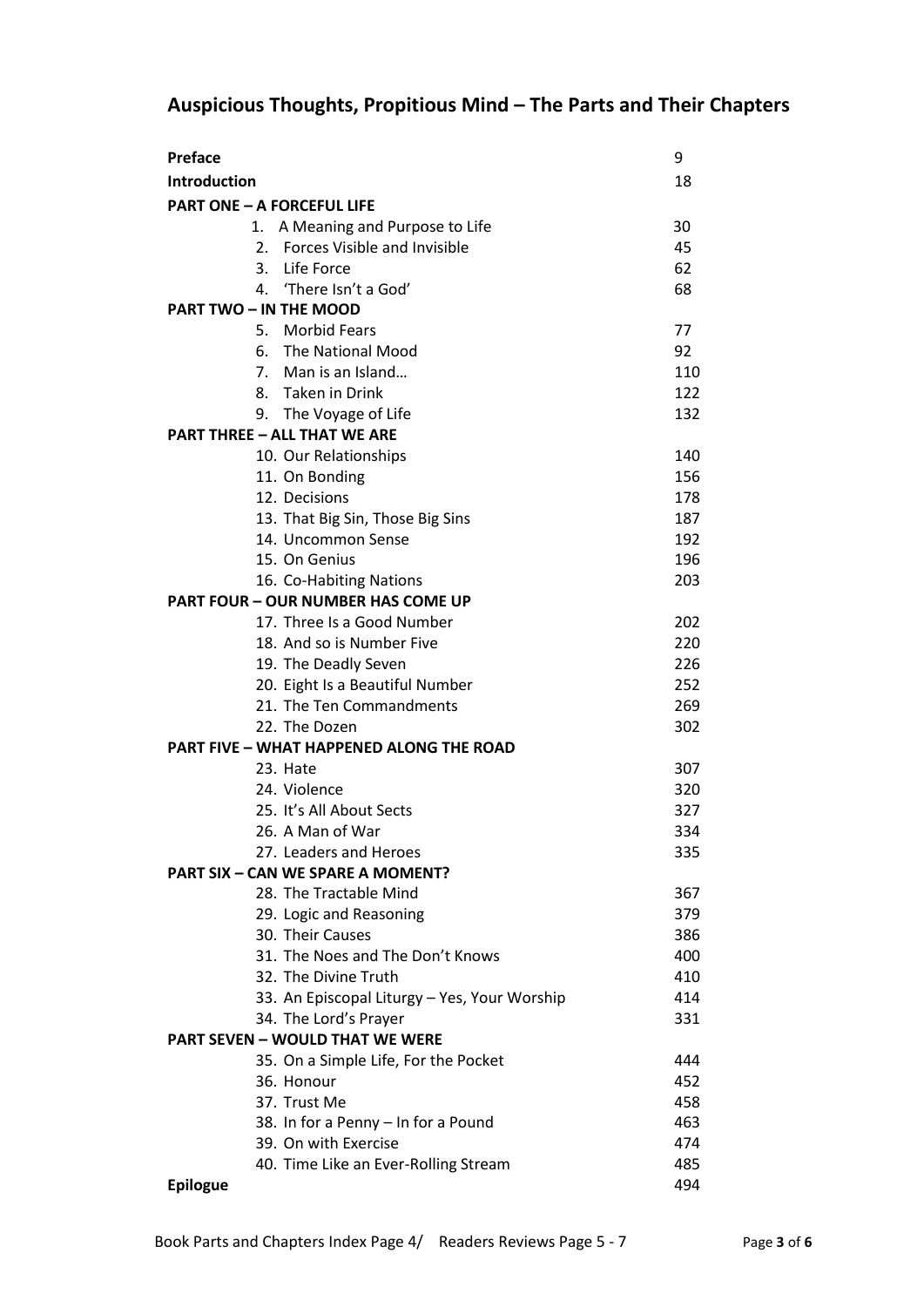### **Readers' Reviews**

#### **Reviews on Amazon Book Sales**

#### https://www.amazon.co.uk/Auspicious-Thoughts-Propitious-Richard-Camden/dp/1839520574

**∞**

#### *4.0 out of 5 stars* **A deeply thought out and insightful book**

#### 9 November 2019

Wow! This book is an eye opening read about life and our existence here. Whatever your views about the world this looks at life in an open and honest way breaking down self-set beliefs and behaviours as well as looking at what life and death really mean. This book at times is a heavy read but also fascinating and you can see a lot of work and research has gone into it. The final words of the book are: -

Look after your teeth and look after your feet you'll need them both and always, always guard your tongue, it's the rudder that steers your course through life - I think that is the way I am going to live my life now and everything else can take care of itself.

**∞**

#### *4.0 out of 5 stars* **An amazing book**

30 December 2019

I have never read such a book before. So thought provoking especially as one gets on in life. What is the purpose of life?-only to produce more life? Where is one's soul? Are all gods the same? I suggest you read this book to find the answers to life's questions.

**∞**

*4.0 out of 5 stars* **Provocative vignettes that scaffold internal and external dialogue**  1 February 2020 **Verified Purchase**

Topics challenged me to analyse and debate my core beliefs and values.

**∞**

Amazon Customer

*5.0 out of 5 stars* A unique book that rewards the reader

Reviewed in the United Kingdom on 16 July 2020

Verified Purchase

I would say that any author who is brave enough to attempt to define the meaning and purpose of life for us and define what love really is, deserves to be read and this book is well worth the effort to read - it doesn't just give you answers on a plate, it's thought provoking and combines the philosophical with the practical life experience of the author.

The introduction is long but get into the chapters and its very rewarding!

**∞**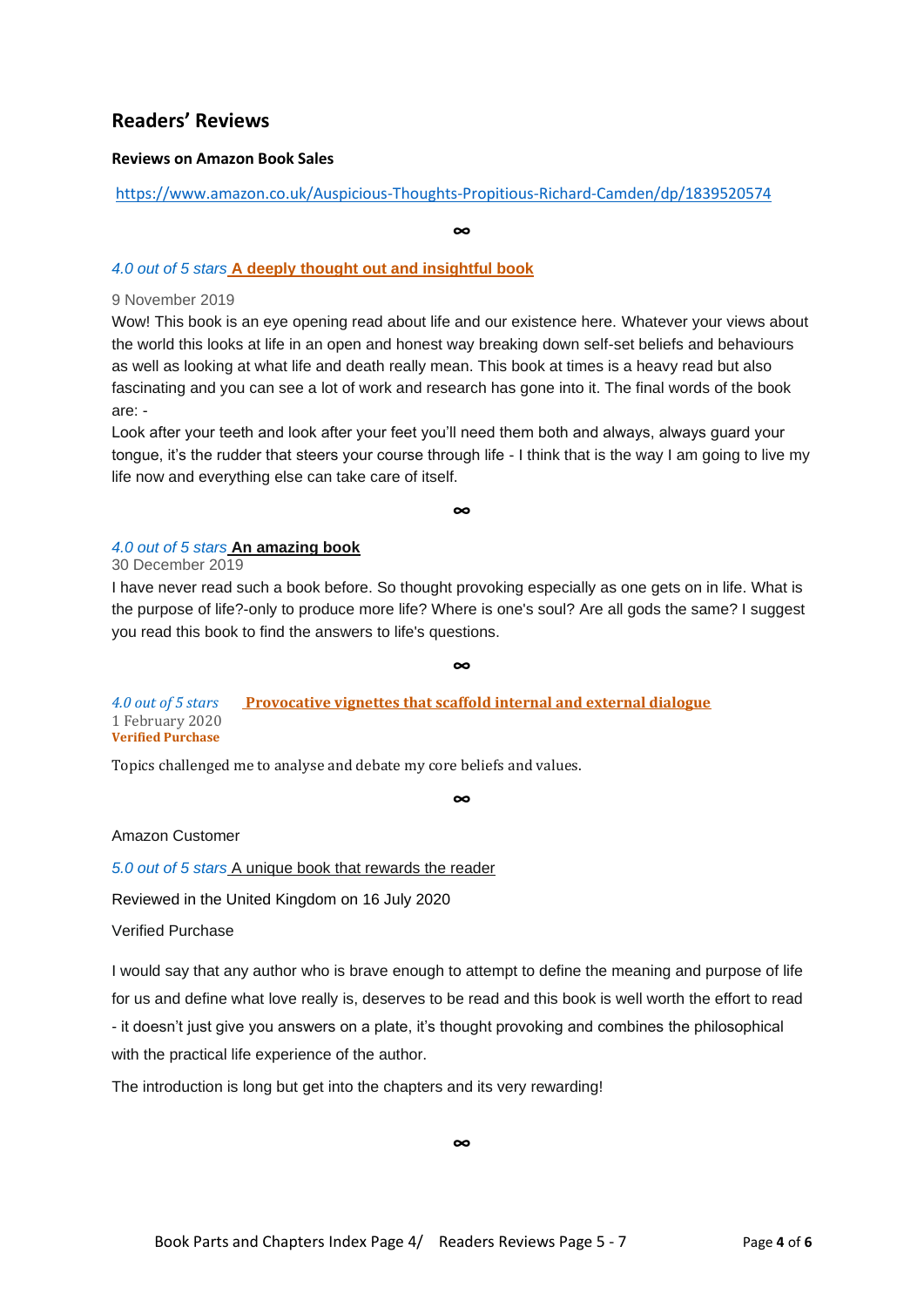#### *5.0 out of 5 stars* Entertaining, thought provoking & insightful

#### Reviewed in the United Kingdom on 18 August 2020

This came to me as a present, and perhaps it was meant as a subtle message. It is not my preferred type of reading and I can't pretend I agree with all the author says, but I can see the wealth of experience within the pages and it is a good book that can help many who are looking for direction, guidance and development in their life. This book is quality and well worth the effort.

**∞**

#### **Independent bookshop sales and Social Media**

#### **By a Counsellor (MSc Psych).**

There is an honesty in this book which I found refreshing, of where we have possibly gone wrong in today's society, and I liked the subtle rebelliousness on today's political correctness. It is thought provoking, but not too heavy either, and I have often chuckled out loud at some of the humorous comments.

It has a completely fresh take on what makes us tick, how to be happy etc. Instead of addressing one basic topic of how we can improve our well-being, it explores a wide range of factors that can ultimately improve who we are, and how all these factors collectively impact on our happiness.

Another thing I liked about the book is its unpredictability - I couldn't gauge what would be discussed next. It continued to spark my curiosity and drew me back again and again to wanting to read more - so important in a book, and often the downfall of many writers.

Genuinely a good thought-provoking read, and an applaudable literary style.

∞

Official Review: Auspicious Thoughts, Propitious Mind

by Christieee » 31 Dec 2020, 15:20 www.OnlineBookClub.org

In a world where peace seems elusive and negativity plagues a lot of us, Auspicious Thoughts, Propitious Mind by Richard Camden is an insightful work of nonfiction that can help us achieve maximum success by simplifying our thoughts. Maximum success, in this context, is not fast cars, mansions, and a fat bank account; it is peace of mind. The author presented, in 500 pages, so many ideas and words of wisdom that cut across religion, finance management, politics, and even exercising our bodies.

The author's primary message is that there is a God, and this God is the force for goodness in all of mankind. He summarized this in the quote: "In Omnibus Deum." The book, which is divided into seven parts, has messages in each part built upon this primary "fact." The author also presents good examples of everyday life, especially life in the UK, to help impress his points regarding life, religion, and spirituality. You should not read this piece in a rush. You must calmly analyse it and absorb it.

With 500 pages, there is a lot that this book contains that cannot be unpacked in even 1000 words. The author did a thorough job in compiling such complex thoughts about life in a relatively simplified manner. The author presented examples from history, the Bible, countries' relations with each other over the years. By using these examples, his messages were understandable and relatable. I must confess that it took me a while to get into the feel of this book, but once I got into it, I started thinking about the author's messages all the time! My favourite part was Part Four that talked about important numbers. For example, Number Three is good because it stands for the Trinity: God the Father, the Son, and the Holy Spirit.